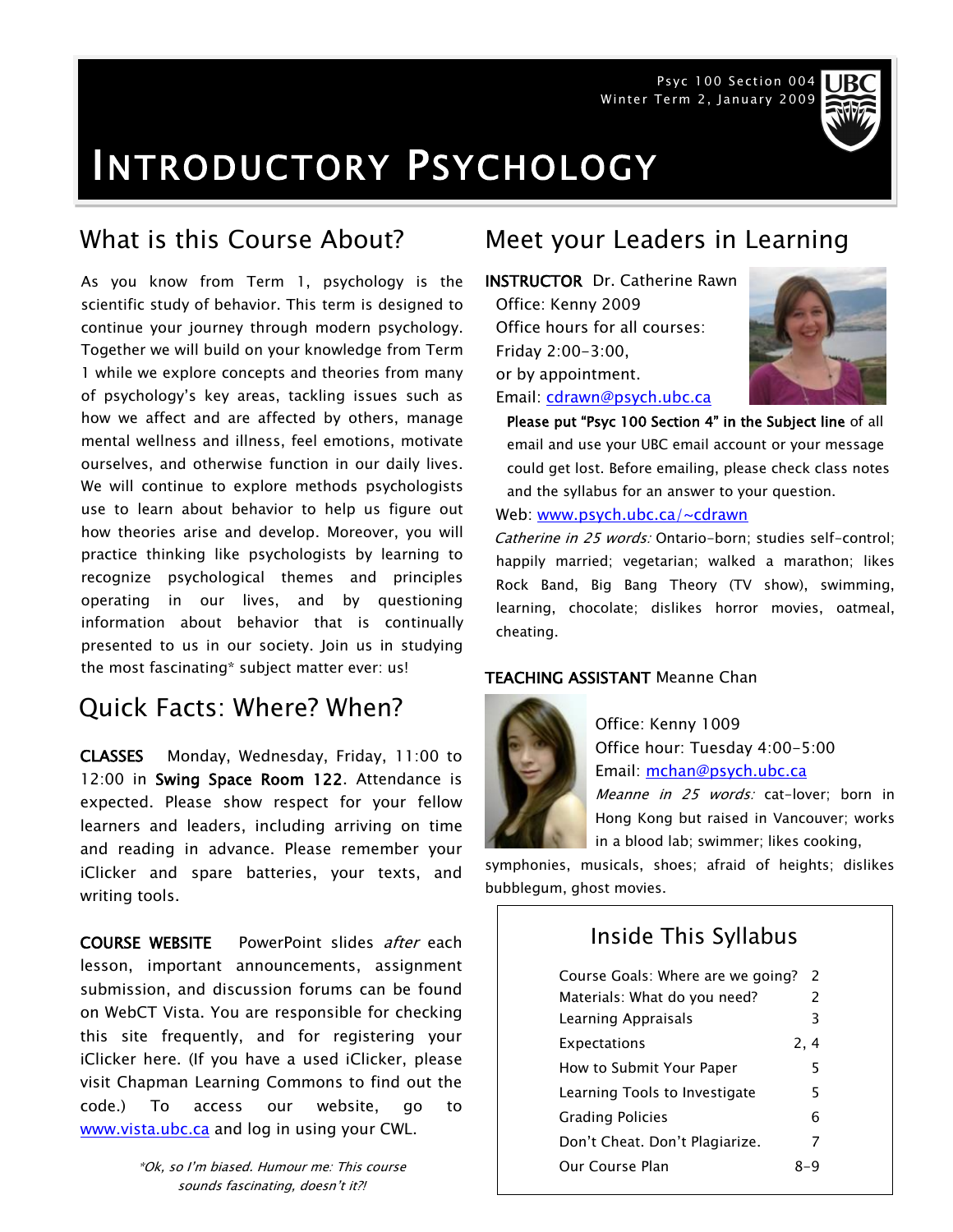# Course Goals: Where are We Going?

I designed this course with specific goals in mind to keep all of us focused throughout the term. By the end of this course, you should be able to...

- 1. define modern psychology and identify the major perspectives within it;
- 2. recognize and recall psychological concepts and theories from specific subfields (e.g., social psychology; personality; abnormal psychology; developmental psychology);
- 3. identify basic methods modern psychologists use to understand behavior;
- 4. recognize psychological principles and themes operating in your everyday environment; and
- 5. critically evaluate new evidence about behavior that you encounter in your daily life.

# A Note about Reading

Reading the text outside of class is essential for success in this course. This course will involve some class lectures along with demonstrations, class exercises, and class discussions. However, in class lessons cannot cover all the material in the textbook; rather, the goal of lessons is to (1) highlight the more significant aspects of the readings, (2) discuss topics not wellcovered by the readings in more detail, and (3) pull together broad themes to make better sense of the readings. Not all the material presented in the readings will be discussed in class, and vice versa. Thus, both a careful reading of text chapters and consistent class attendance are strongly recommended. My suggestion is to read each chapter before we discuss it in class (if possible) so that you know what questions you want to ask.

> Specific goals... help to keep us all focused throughout the course.

# Materials: What Do You Need?

REQUIRED TEXT Psychology, First Canadian Edition,

by D. G. Myers, (2007). Note: this is the same text you already purchased for Term 1.

**iCLICKER** iClicker questions and polls will be integrated into every class; please bring yours! They can be purchased at the bookstore, used or new. Please REGISTER YOUR iCLICKER on our Vista course website, as soon as possible.

| idicker |
|---------|

VISTA COURSE WEBSITE Our course website is found at [www.vista.ubc.ca.](http://www.vista.ubc.ca/) You can log in using your CWL. Register your iClicker, download notes and readings, upload assignments, and more!

STUDY TOOLS WEBSITE Study tools including practice quizzes, flashcards, chapter reviews, relevant links, and more can be found at <http://bcs.worthpublishers.com/myerscanadian/> for free!

# What We Expect from You

PARTICIPATION This course is designed to be experiential, involving pair and small group discussions, large group discussions, class activities and writing, iClicker questions, and regular feedback. Although some class time will be devoted to a traditional lecture format, the success of the class depends upon your active participation.

**ATTENDANCE** Please come to every class, prepared to participate. Bring your iClicker (and a spare AAA battery), a pen and some paper (in addition to a laptop, if you bring one), and an open mind. If you miss class you are responsible for obtaining missed notes and important announcements. You will not be able to regain participation points for missed classes.

(Expectations Continued page 4)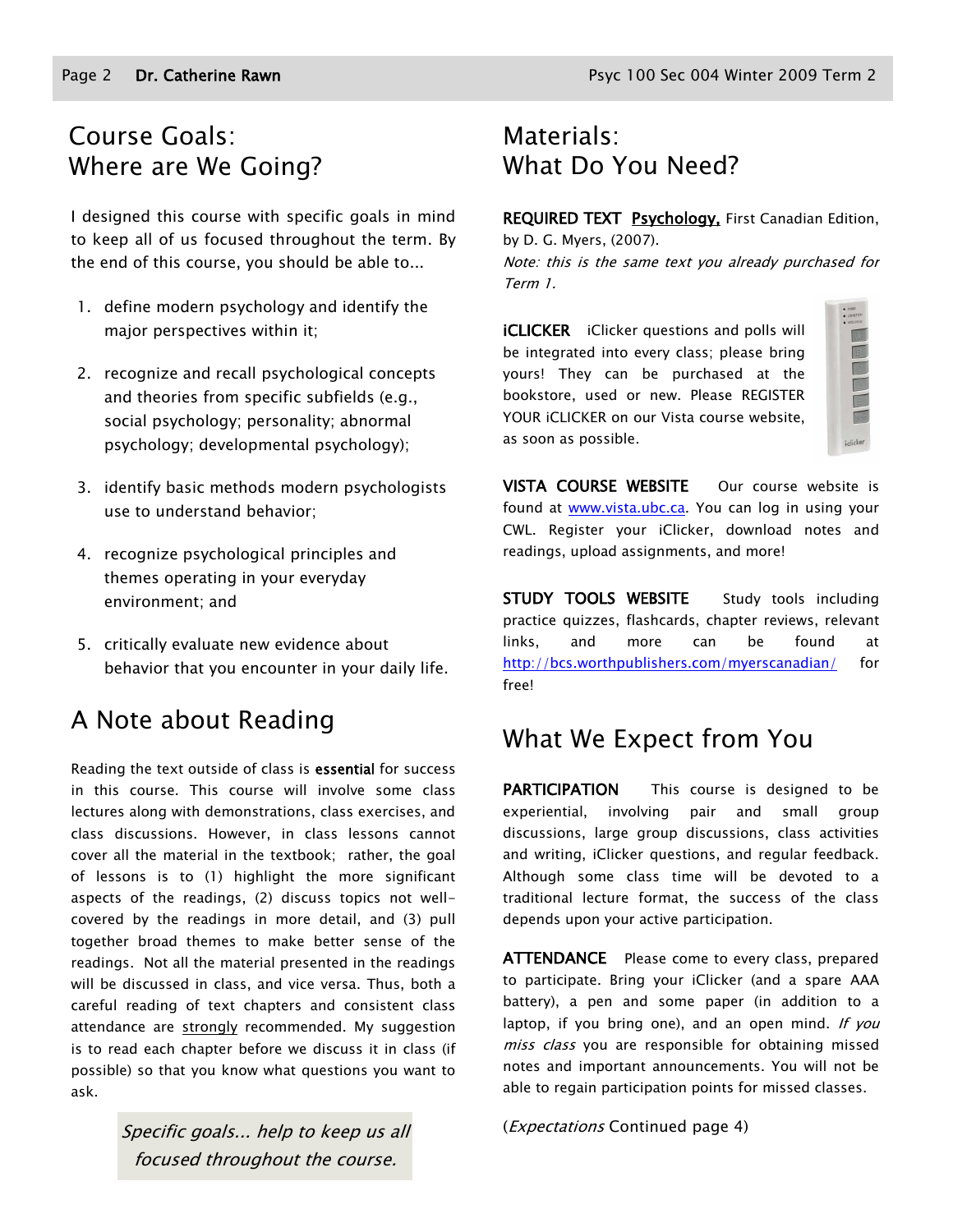

# Learning Appraisals: How Will We Know If We Have Met Our Goals?

| <b>Points to Earn</b> | <b>Dates</b>                                      |
|-----------------------|---------------------------------------------------|
| 3%                    | Continuous                                        |
| 42%                   | Wednesday February 3 and Monday March 15          |
| 15%                   | 11:59pm on Feb 12 OR Mar 26 OR Apr 14:            |
|                       | Commit to your option on Friday January 15        |
| 40%                   | During exam period (April 19 to May 1, inclusive) |
| 100%                  |                                                   |
| 3%                    | Complete by Thursday April 15                     |
|                       |                                                   |
|                       |                                                   |

PARTICIPATION (3%) Taking responsibility for your learning involves actively participating throughout this course. Your class contribution will be graded based on responding to iClicker questions in class. This specific indicator of participation will contribute up to 3% to your grade, and will likely positively influence your success in learning. Details about how the iClicker points will be calculated will be described in class.

MIDTERM TESTS (2 x 21%) AND FINAL EXAM (40%)

These tests will consist of a mix of multiple-choice, true/false, and fill-in-the-blanks. To prepare you to apply course material to future related courses and to your life in general, the final exam (ONLY) is cumulative. Indeed, research shows greater long term retention with multiple testing—not just studying—opportunities (Roediger & Karpicke, 2006). More details will be provided closer to the test dates.

SUBJECT POOL BONUS POINTS (3%) One way to learn more about psychology is to be a participant in ongoing research projects. You may earn up to 3 percentage points toward your course grade by participating in studies that are posted on [https://hsp.psych.ubc.ca/.](https://hsp.psych.ubc.ca/) These extra points will be added to your final course grade, after any scaling that may have been applied.

PAPER (15%) This short paper will help you to apply course material *from Term 2* to understand your everyday life experiences, and will help you practice your written communication skills, including summary and analysis. Choose one of the three experiences that interests you, given the deadline that is optimal for your schedule. See

Page 5 of this syllabus for submission and formatting details.

- Paper Option A: Dealing effectively with stress (due Friday February 12). First, describe one key way you currently try to handle stress. Then, use research and theory from this course to evaluate the strengths and consequences of this strategy you're using. Identify 1-2 strategies you should (continue to) use for effective stress-management this term, and use research and theory to explain why these strategies should be effective. Focus on using concepts from Chapter 14: Stress and Health.
- Paper Option B: Psychology at the Olympics (due Friday March 26). While viewing Olympic coverage on TV, in the newspaper, or in person(!), watch athletes, sportscasters, and fellow spectators for examples of course content happening before your eyes. Once you have identified a few examples, choose the one that best illustrates one course concept and write about that. First, *briefly* summarize what happened. Then, describe how that example illustrates a course concept. Draw your concept from Ch. 10 (e.g., heuristics and biases), OR Ch. 18 (e.g., fundamental attribution error, social influence), OR Ch. 15 (e.g., self-serving bias, locus of control), OR others that are relevant.
- Paper Option C: Analyze an approved movie (due Wednesday April 14). On our class Vista site, find a list of approved films. Each one is linked to an appropriate chapter from the course. Choose one of these approved films, watch it, and link it to a concept in that chapter. Cautionary note: Paper C grades may not be available before the final exam.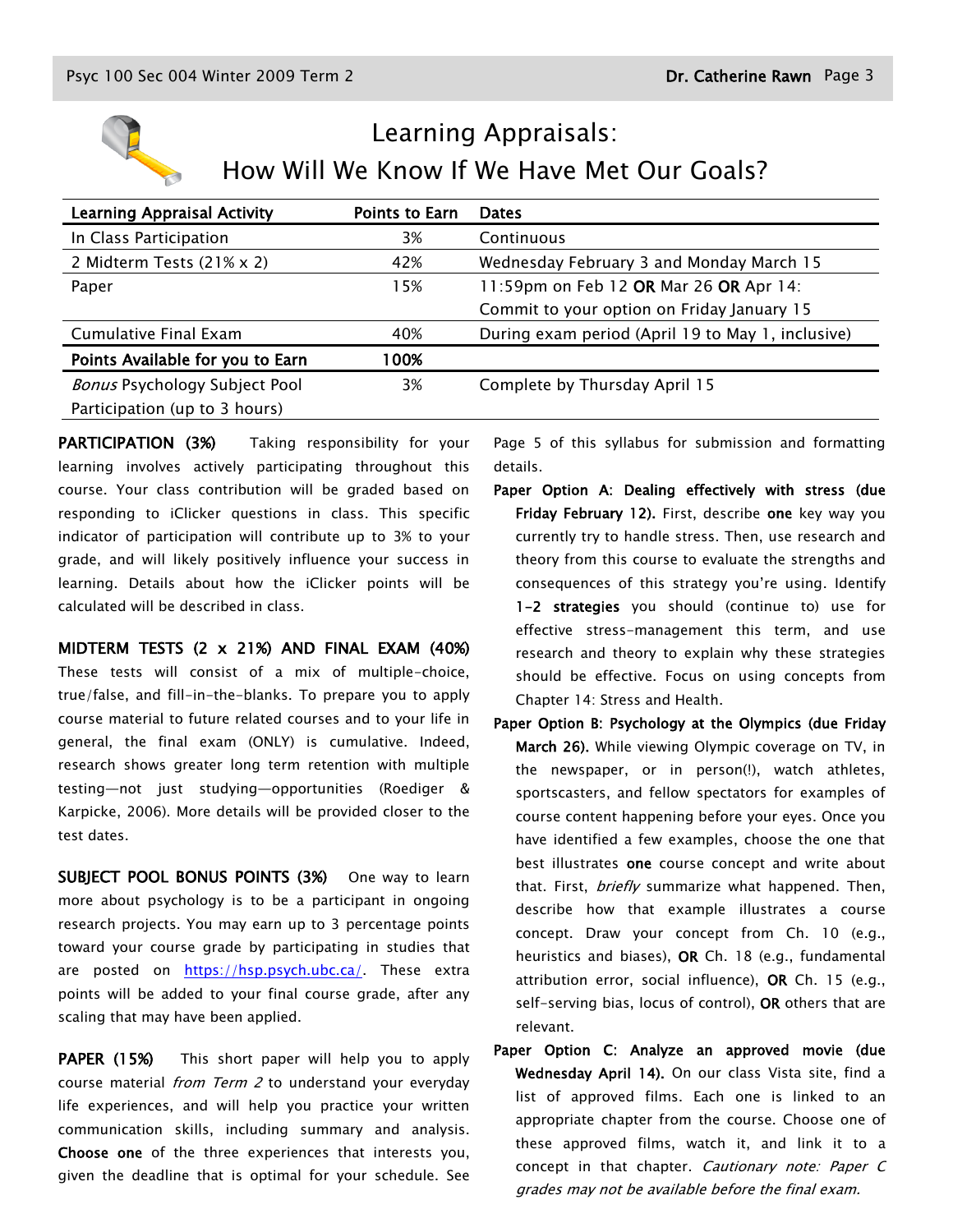### What We Expect from You (Continued from Page 2)

RESPECTFUL & ETHICAL CONDUCT You are expected to treat all your classmates, your instructor, your TA, and yourself with respect at all times, both in and out of the classroom, face-to-face and in writing (e.g., on email). This includes arriving to class on time and, especially if you are late, minimizing causing distractions for other students.

You are responsible for your own learning. Cheating of any kind will not be tolerated, including dishonest use of the iClicker (e.g., entering responses for an absent classmate). See the section on academic dishonesty for more information about plagiarism and exams.

AN ON TIME PAPER Once you have committed to paper A, B or C, you are required to meet that deadline. LATE PAPER POLICY: late papers will be accepted up to 2 weeks after the deadline, but be cautioned that a late paper will not receive the same detailed attention as on time papers do, and you will *not* have the option to contest your grade. PAPER RE-GRADE POLICY: If you feel very strongly that your paper was graded unfairly, you may choose to have your paper re-graded by emailing your TA within 1 week paper grades being posted online. Re-grading may result in an increase or decrease, and that re-grade is final.

PRESENCE AT EXAMS Presence at exams is mandatory. If you absolutely must miss an exam due to an extenuating circumstance like severe illness, you or your caregiver must (1) contact me at least 1 hour before the exam start time (or as soon as you possibly can afterward), and then (2) provide a doctor's note or other formal documentation within one week of contacting me. If both conditions are met, your other exams will each be worth 10.5% more toward your grade. THERE WILL BE NO MAKE-UP EXAMS. If either condition is *not* met, you will receive a zero for that test. You must write at least one midterm and the final exam in order to be eligible to pass this term of the course.

FEEDBACK & COMPREHENSION CHECKS You will be consulted regularly for feedback about your learning, what elements of the course are working well for you, and what could be improved. For example, at the end of each class, you will have the opportunity to summarize your learning and ask a question you're curious or confused about. I will take up some of these Comprehension Check questions at the start of the next class. These Comprehension Checks are optional and can be anonymous. However, over the course of the term I will learn who regularly contributes. I will take this into consideration when evaluating grades that are on the cusp (e.g., D vs. C, C vs. D).

We invite you to share your thoughts and suggestions with us, particularly about things we are able to change, and be open to working together to make this course a positive experience for all of us.



Let's work together to make this course a positive experience for all of us.

# What You Can Expect from Us

AVAILABLE We are here to help you and your classmates choose to succeed. Visiting us is typically more effective than email for clearing up questions. If our office hours absolutely cannot work for you, respectfully email us a few time and day options to make an appointment. Because of our class size, there may be limits on the number of appointments we can schedule.

ONLINE SLIDES PowerPoint slides and handouts will be available *after* class on our WebCT Vista site.

PARTICIPATION I will make every effort to keep you interested in class by mixing things up and getting you involved in learning activities designed to help you learn. I will ask you to do only those activities that I believe will help you learn. To help document active learning, I will take some **photographs** throughout the term. Please see your instructor within the first two weeks if you have serious concerns about this.

FEEDBACK We will endeavour to provide you with feedback on learning appraisals (e.g., essays, exams) as promptly and as with as much detail as possible, given the size of our class.

RESPECTFUL & ETHICAL CONDUCT At all times, we aim treat each of you with respect, and to make all course decisions with the highest standard of ethics in mind. If you feel you are being treated unfairly or disrespected by us or a classmate, we invite you to talk to us so we can sort out the issue together. To be clear: such a discussion would not impact your grade.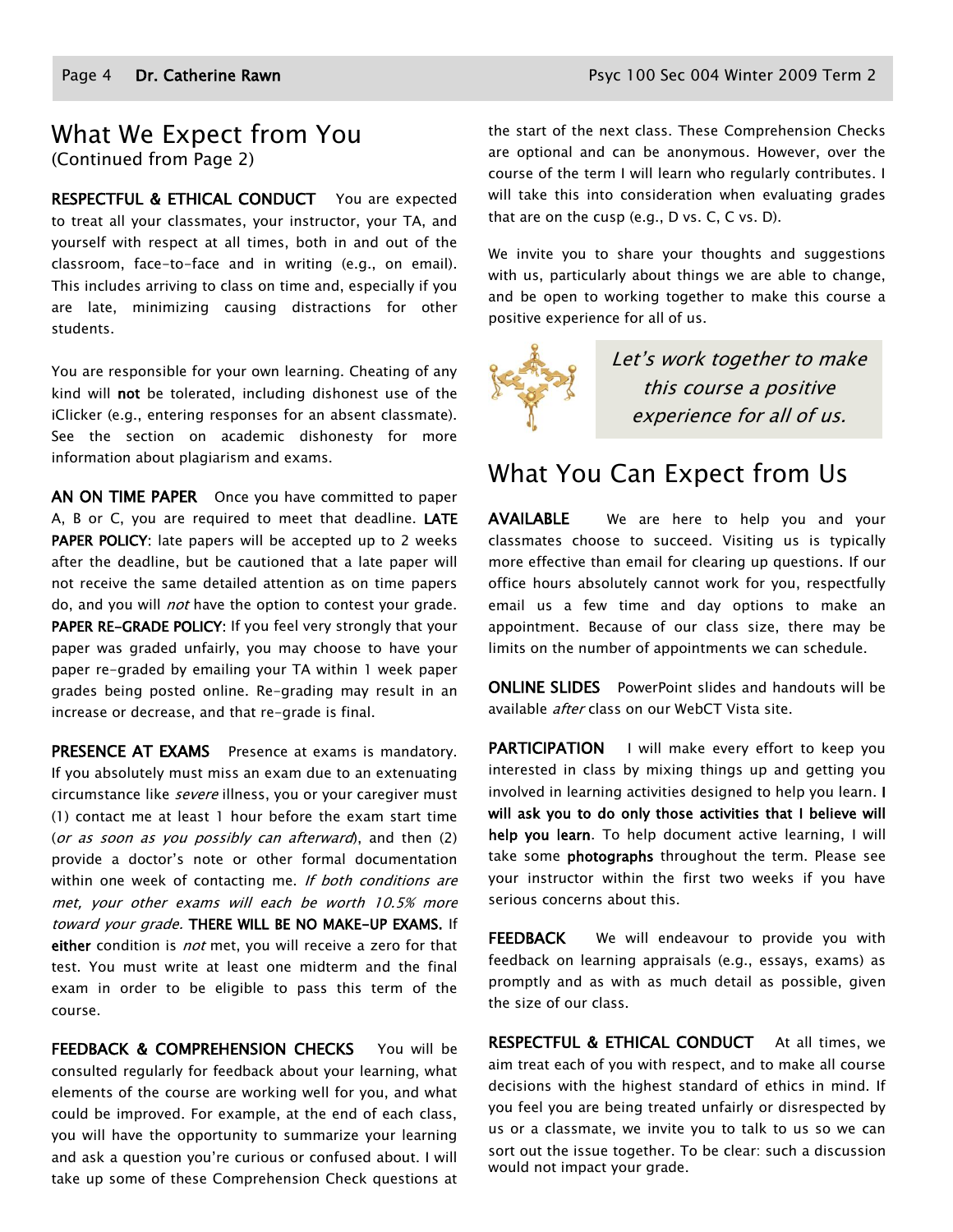### How to Submit Your Paper

In your paper, use about 150-200 words for summarizing the strategy, experience, or film clip. Then, in 400-450 words, clearly describe how one or two course concepts was illustrated or used in that experience. Aim to show us that you can apply our course material, and show us your best writing. The word limit is strict; your TA will stop reading after 600 words (this is out of necessity, as there are a lot of you). Clear and concise writing is essential. You may need to write more than one draft to do that well.

#### Formatting Rules

- 12 point Times New Roman font
- 1 inch margins, double-spaced
- Name, Student ID in top left corner of all pages
- 600 word limit

Include word count at the end of the paper

Please submit

- 1. **a hard copy** at the start of the class period in which it is due, and
- 2. an electronic copy on Vista (which is linked to TurnItIn) by 11:59pm on the due date.

Why two submissions? The hard copy is considered the master copy and is what will be graded; the electronic copy must match it. The purpose of the Vista copy is so that we can use TurnItIn to cross-check your paper with an enormous database of websites, past submissions, and published works. For more information about Turnitin and UBC's policies, see <http://www.vpacademic.ubc.ca/integrity/turnitin/index.htm>

## Learning Tools to Investigate!

I encourage you to take responsibility for your learning and check out what these resources have to offer you.



COLLEGE SUCCESS STRATEGIES By S. L. Nist-Olejnik & J. P. Holschuh (2009). This book offers countless tips and strategies for students. It is primarily geared toward new university students, but there is a ton of useful information in there for upper years as well, from any discipline. I read it and thought the tips in there were so helpful that I wanted to share it with you. A copy will be available soon to sign out in the Koerner library as a Course Reserve.

If you choose to check out this text, I invite your feedback about it. Was it helpful for your success in this course or other courses? Why or why not? Would you recommend it to other students? Why or why not? Email me or drop by my office hour to chat about how you used this book throughout the term or afterward.

ONLINE TEXTBOOK SUPPLEMENTS Your textbook publisher, Worth, has prepared for you self-test materials and other online study aids. For access, visit [http://bcs.worthpublishers.com/myerscanadian/.](http://bcs.worthpublishers.com/myerscanadian/)

Registration is free. It will prompt you to log in to gain full access. No special codes are needed.

TIME MANAGEMENT Tools for planning your approach to managing all your courses: [http://www.arc.sbc.edu/timeplanning.html.](http://www.arc.sbc.edu/timeplanning.html)

UBC ACADEMIC REGULATIONS Information about academic regulations, course withdrawal dates and credits can be found in the [University Calendar.](http://students.ubc.ca/calendar/academicyear.cfm)

LEAP [\(http://leap.ubc.ca\)](http://leap.ubc.ca/) is UBC's online hub for study and research support. This interactive website provides you with a wealth of academic resources, from tutoring and workshops to study groups and online tech tools. LEAP also offers plenty of information on a variety of academic topics, and links to nearly all of the academic resources offered at UBC. Make LEAP your first stop for all things academic!

WRITING SKILLS The UBC Writing Centre [\(www.writingcentre.ubc.ca\)](http://www.writingcentre.ubc.ca/) also has tutoring services, including an [Online Writer's Workshop](http://www.writingcentre.ubc.ca/workshop/index.html). The Writing Centre has also paired up with the Library to offer [Student to Scholar](http://www.library.ubc.ca/hss/instruction/sts/Whole_page.htm) online guide to preventing unintentional plagiarism and organizing your writing activities. Also, Purdue University offers an amazing collection of information about writing, including using APA style, at their Online Writing Lab (OWL), available at [http://owl.english.purdue.edu/owl.](http://owl.english.purdue.edu/owl/)

PHYSICAL OR LEARNING DISABILITIES UBC is committed to equal opportunity in education for all students, including those with documented physical disabilities or learning disabilities. If you have a disability that affects your learning in the classroom or your performance on tests or exams, please contact Access & Diversity in Brock Hall 1203, 1874 East Mall,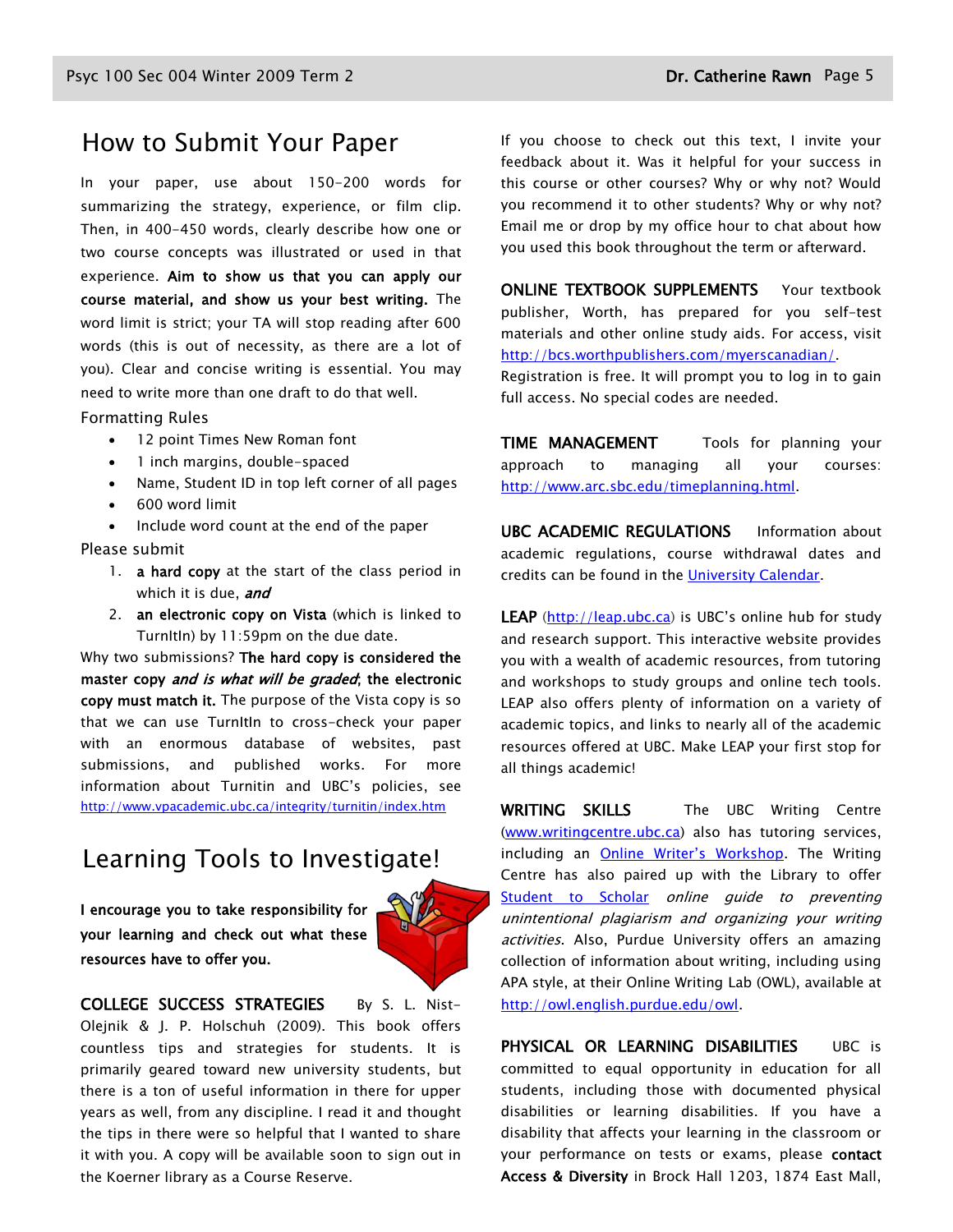# Psychology Department Grading Policies

In order to reduce grade inflation and maintain equity across multiple course sections, all psychology courses are required to comply with departmental norms regarding grade distributions. According to departmental norms, the mean grade in a 300-level class is 70 for a good class, 68 for an average class, and 66 for a weak class, with a standard deviation of 13). The corresponding figures for 100- and 200-level Psychology courses are 67, 65, and 63, with a standard deviation of 14. Scaling may be used in order to comply with these norms; grades may be scaled up or down as necessary by the professor or department. Grades are not official until they appear on a student's academic record. You will receive both a percent and a letter grade for this course. At UBC, they convert according to the key below:

| $A+$ | 90-100%    | $C+$ | 64-67%     |
|------|------------|------|------------|
| A    | 85-89%     | C    | 60-63%     |
| A-   | $80 - 84%$ | $C-$ | $55 - 59%$ |
| $B+$ | 76-79%     | D    | $50 - 54%$ |
| R    | $72 - 75%$ | F    | $0 - 49%$  |
| R-   | 68-71%     |      |            |



# Faculty of Arts Guidelines for Grading Criteria

You are earning a degree at a highly reputable post-secondary institution. Therefore, criteria for success are high. The Faculty of Arts offers the following guidelines that broadly characterize the kind of work that is generally associated with the main grade ranges. These characteristics help to put the Psychology Department Grading Policies into context. Note that adequate performance is in the C range, which is the typical class average.

A RANGE: *Exceptional Performance.* Strong evidence of original thinking; good organization in written work; capacity to analyze (i.e., break ideas down) and to synthesize (i.e., bring different ideas together in a coherent way); superior grasp of subject matter with sound critical evaluations; evidence of extensive knowledge base.

B RANGE: Competent Performance. Evidence of grasp of subject matter; some evidence of critical capacity and analytic ability; reasonable understanding of relevant issues; evidence of familiarity with the literature.

D-C RANGE: Adequate Performance. Understanding of the subject matter; ability to develop solutions to simple problems in the material; acceptable but uninspired work; not seriously faulty but lacking style and vigour.

F RANGE: *Inadequate Performance*. Little or no evidence of understanding of the subject matter; weakness in critical and analytical skills; limited or irrelevant use of the literature.

Consider these characteristics when making choices about the quality of work you submit in all learning appraisals, in this and any other course.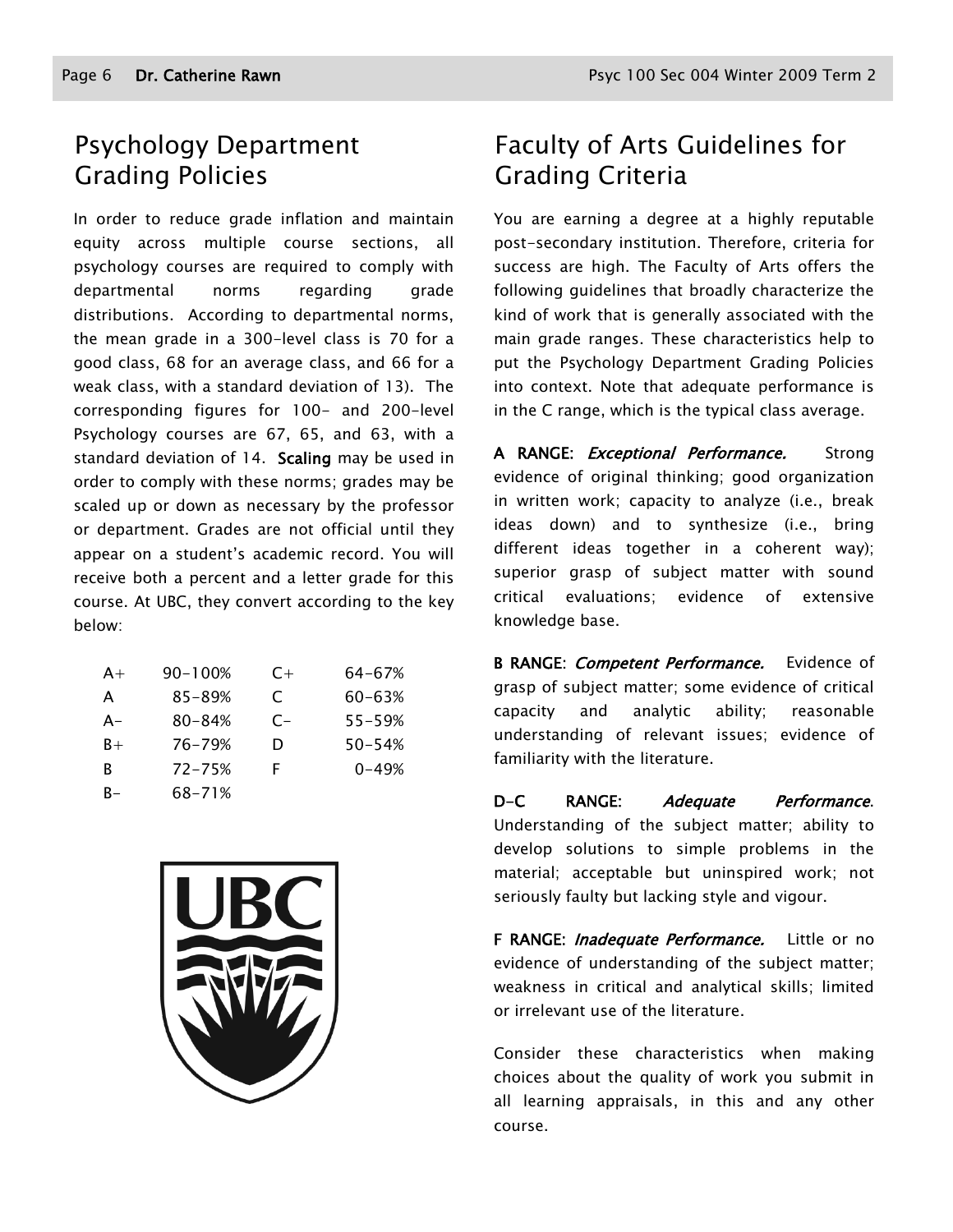# Don't Cheat. Don't Plagiarize. It's Not Worth It. Read on For Key Definitions and Consequences.

Don't try it, don't do it. The consequences are more severe than you may think: you will fail the course, you may be expelled from University, and unable to attend any other post-secondary institution in the future. Think about the long-term implications of that outcome in your life.

Psychology Department's Position on Academic Misconduct

Cheating, plagiarism, and other forms of academic misconduct are very serious concerns of the University, and the Department of Psychology has taken steps to alleviate them. In the first place, the Department has implemented software that, can reliably detect cheating on multiple-choice exams by analyzing the patterns of students' responses. In addition, the Department subscribes to  $Turnltln - a$  service designed to detect and deter plagiarism. All materials (term papers, lab reports, etc.) that students submit for grading will be scanned and compared to over 5 billion pages of content located on the Internet or in TurnItIn's own proprietary databases. The results of these comparisons are compiled into customized "Originality Reports" containing several, sensitive measures of plagiarism; instructors receive copies of these reports for every student in their class.

In all cases of suspected academic misconduct, the parties involved will be pursued to the fullest extent dictated by the guidelines of the University. Strong evidence of cheating or plagiarism may result in a zero credit for the work in question. According to the University Act (section 61), the President of UBC has the right to impose harsher penalties including (but not limited to) a failing grade for the course, suspension from the University, cancellation of scholarships, or a notation added to a student's transcript. All graded work in this course, unless otherwise specified, is to be original work done independently by individuals.

Do use any of the indexes and databases listed under Indexes and Databases, Subject Resources, OneSearch or Metasearch on the Library's website at [http://www.library.ubc.ca.](http://www.library.ubc.ca/) (Not sure which index to use? Click HELP on the library homepage at www.library.ubc.ca or try Subject Resources.) When instructed to do so, you may use sources such as Google/Yahoo/MSN Search/etc. to find articles for assignments in this course, particularly Google Scholar.

"Be careful and critical of what you read and choose to cite."

Be careful and critical of what you read and choose to cite. Reference all material using APA style; if you cannot find a proper reference, question whether that source is appropriate. Do not copy and paste text from other sources, even in a draft. If you ever have any questions about what sources to use or how to

cite them without plagiarizing, please see your instructor or TA before handing in your assignment.

If you have any questions as to whether or not what you are doing is even a borderline case of academic misconduct, please consult your instructor. For details on pertinent University policies and procedures, please see Chapter 5 in the UBC Calendar [\(http://students.ubc.ca/calendar\)](http://students.ubc.ca/calendar).

Do note that during exams, the instructor and invigilators reserve the right to move students in their seating arrangement with no explanation provided.

> "If you ever have any questions about what sources to use or how to cite them... please see your instructor or TA before handing in your assignment."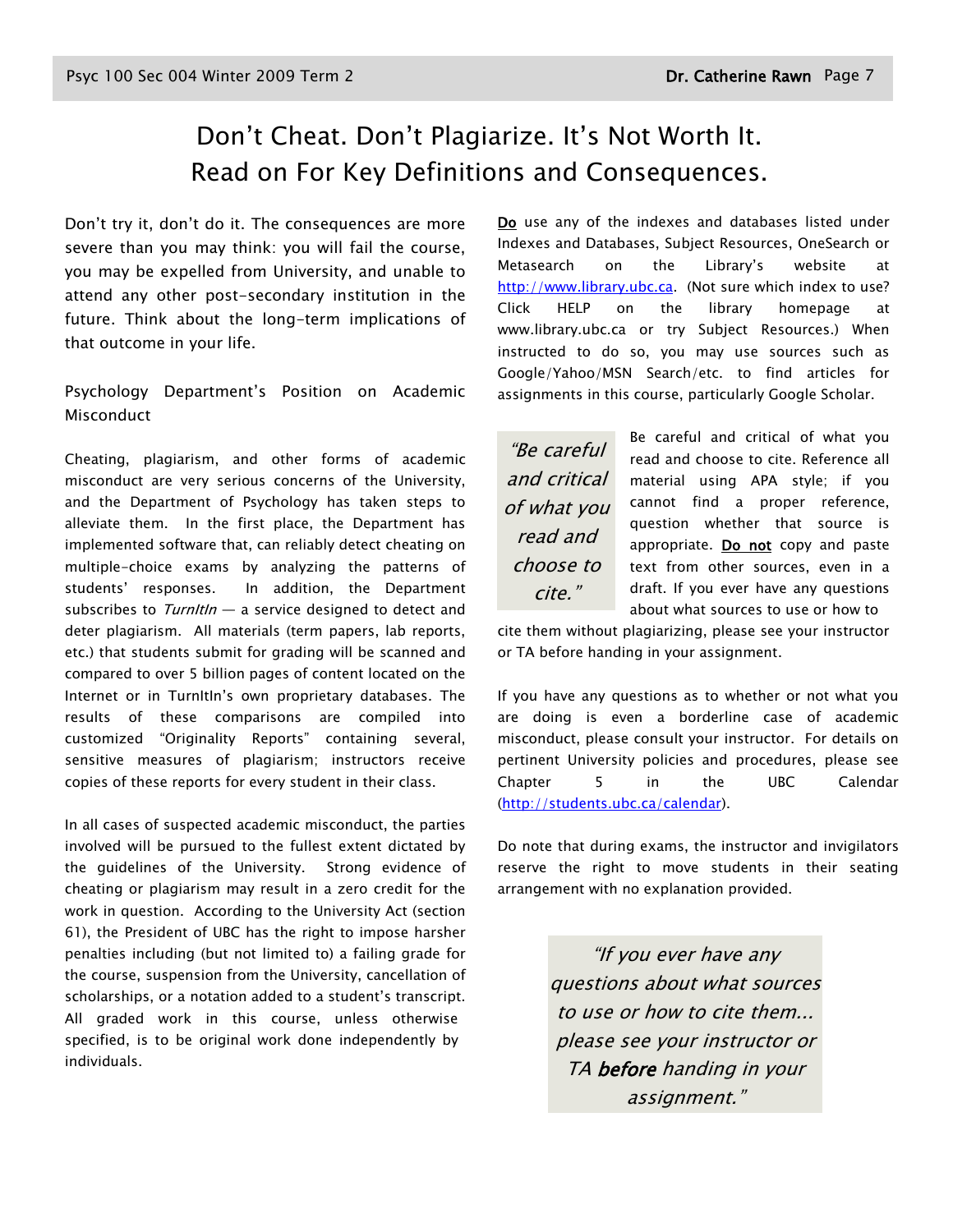# Our Course Plan

This plan is subject to change. Changes will be announced in class and posted on the Vista course website.

| Week           | Class<br><b>Dates</b> | Representative Topic Questions                                                      | This Week's Readings                                                                  | Learning Appraisals &<br>Announcements for<br>this Week                |
|----------------|-----------------------|-------------------------------------------------------------------------------------|---------------------------------------------------------------------------------------|------------------------------------------------------------------------|
| 1              | January<br>4, 6, 8    | Welcome!<br>Intro to the Course, Vista,<br><b>iClickers</b><br>Bridging Terms 1 & 2 | Syllabus<br>Text pages 15-16: Study Tips                                              | Register your iClicker on class<br>Vista website.                      |
| 2              | Jan. 11,<br>13, 15    | How can we deal with stress?                                                        | Chapter 14 Stress and Health                                                          | Friday January 15: Commit to<br>your paper option                      |
| 3              | Jan. 18,<br>20, 22    | How do others affect us? How<br>do we affect others?                                | Chapter 18 Social Psychology                                                          |                                                                        |
| 4              | Jan 25,<br>27, 29     | How do we think about the<br>world and communicate those<br>thoughts to each other? | Chapter 10 Thinking and<br>Language                                                   |                                                                        |
| 5              | February<br>1, 3, 5   | Monday: Continue Chapter 10<br>Wednesday: Test 1<br>Friday: How do we feel?         | Wednesday: Test 1<br>Chapter 13 Emotion (for test 2)                                  | Wednesday February 3: Test #1<br>(21%)<br>Covers chapters 10, 14, 18   |
| 6              | Feb. 8,<br>10, 12     | How do we feel? (continued)                                                         | Chapter 13 Emotion (Continued)                                                        | Friday February 12: Paper<br><b>Option A due</b>                       |
|                | Feb. 15,<br>17, 19    |                                                                                     | <b>Reading Break &amp; Olympics</b>                                                   |                                                                        |
|                | Feb. 22,<br>24, 26    |                                                                                     | <b>Reading Break &amp; Olympics</b>                                                   |                                                                        |
| $\overline{7}$ | March 1,<br>3, 5      | What motivates us?                                                                  | Chapter 12 Motivation & Work                                                          |                                                                        |
| 8              | March 8,<br>10, 12    | What is intelligence all about?                                                     | Chapter 11 Intelligence                                                               |                                                                        |
| 9              | Mar. 15,<br>17, 19    | Monday: Test 2<br>How can we understand<br>people's personalities?                  | Monday: Test 2<br>Chapter 15 Personality (for final<br>exam only)                     | Monday March 15: Test #2<br>(21%)<br>Covers Chapters 11, 12, 13        |
| 10             | Mar. 22,<br>24, 26    | How can we understand<br>people's personalities?<br>(continued)                     | Continue Chapter 15 Personality<br>Begin Chapter 16 Psychological<br><b>Disorders</b> | Friday March 26: Paper Option<br>B due                                 |
| 11             | Mar. 29,<br>30        | What counts as "abnormal"<br>psychology? (and hence, what<br>is "normal"?)          | Continue Chapter 16<br><b>Psychological Disorders</b>                                 |                                                                        |
|                |                       |                                                                                     | UBC closed Friday April 2 and Monday April 5. No classes.                             |                                                                        |
| 12             | April 7,<br>9         | How are psychological<br>disorders treated?                                         | Chapter 17 Therapy                                                                    | [Online Student Evaluation of<br>Teaching: Term 2 teaching<br>$only$ ] |